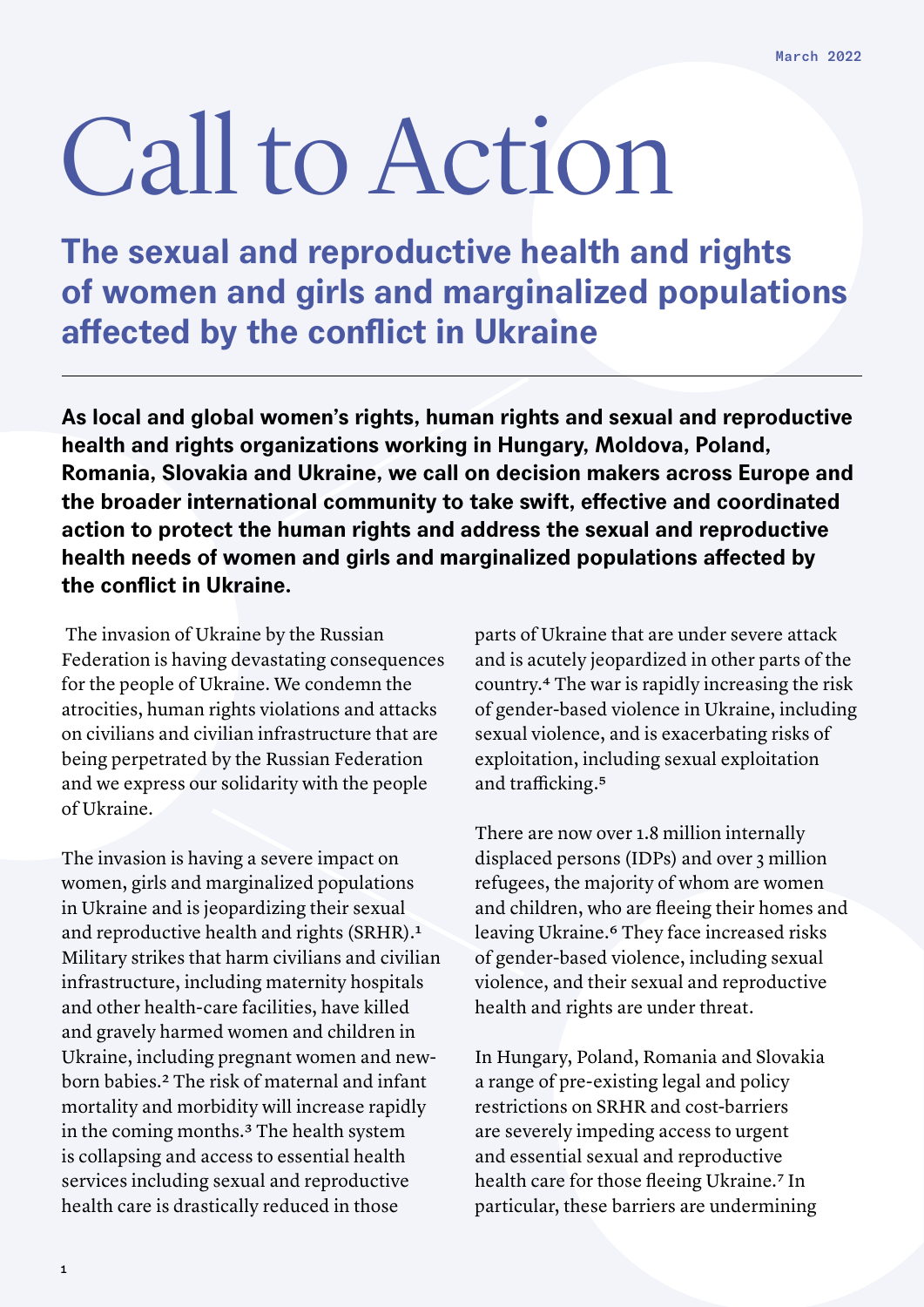access to emergency contraception and other contraceptive methods, abortion care including medical abortion, antenatal care, post-exposure prophylaxis and treatment for sexually transmitted infections. As a result, the Minimum Initial Service Package for Sexual and Reproductive Health in crisis situations (MISP for SRH)8 is not being fully provided in many settings in Hungary, Poland, Romania and Slovakia. For certain groups of refugees, including Romani women, African women and women of African descent, the risk of sexual and reproductive health and rights violations is exacerbated by racism and other forms of

discrimination. In Hungary, Poland, Romania and Slovakia local SRHR, gender equality and women's rights organizations and human rights defenders are being called on to provide frontline support to women and girls in need of sexual and reproductive health care. Many of these organizations are operating in extremely challenging climates and have very limited financial and human resources.

Robust financial support, political will and policy guidance is now imperative to address these concerns.

## **We urge the European Union, donor governments and the broader international community to:**

- › Ensure that all humanitarian response plans, financing and assistance respect human rights and prioritize the SRHR of all women and girls and marginalized populations in Ukraine and in transit and refugee host countries, including in the European Union.
- › Ensure that humanitarian packages and convoys to Ukraine and to transit and refugee host countries include adequate numbers of inter-agency reproductive health kits, including a full range of essential sexual and reproductive health goods and medicines. Kits should include emergency contraception, contraceptive goods and medicines, menstrual hygiene products, lactation-assisting products and formula and postpartum care, post-exposure prophylaxis and mifepristone and misoprostol for medical abortion. It is also critical to provide adequate supplies of antiretroviral treatment for people living with HIV and hormonal treatment for trans people and to ensure that clinical, psycho-social, and other support for survivors of sexual violence, is made widely available.
- › Offer urgent political support, guidance and technical assistance to the Governments of Hungary, Poland, Romania and Slovakia to facilitate the removal of legal and policy barriers that are impeding the provision of essential sexual and reproductive health care.
- › Immediately facilitate cross-border access to sexual and reproductive health care where necessary to overcome national legal barriers and severe restrictions in transit and host countries. In particular, take swift and effective measures to facilitate and support urgent access to early medical abortion, through supporting cross-border and telemedical service-provision, for key populations.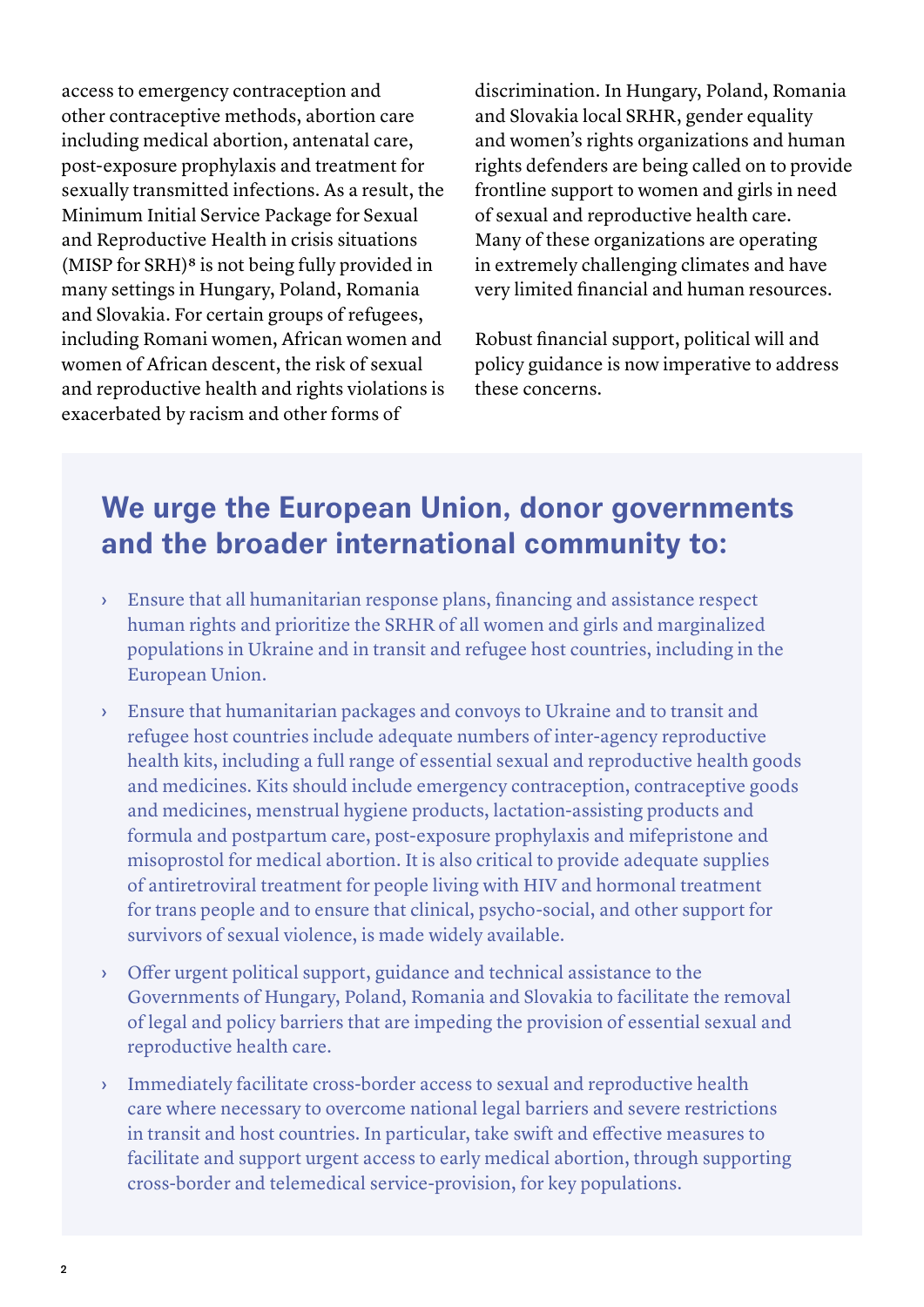- › Provide rapid, direct political and financial support to gender equality, SRHR and women's rights organizations and women human rights defenders (WHRDs) who are providing frontline support to refugees in transit and host countries and populations in Ukraine, including IDPs. Ensure that financial assistance reaches local organizations providing legal advice and healthcare to women and girls and marginalized populations. Verify that financial assistance is not provided to anti-SRHR and anti-equality organizations and actors in Hungary, Moldova, Poland, Romania, Slovakia or Ukraine.
- › Ensure that all investigations of war crimes, crimes against humanity and other violations of international humanitarian law and international criminal law, including the investigation by the prosecutor of the International Criminal Court and the independent international commission of inquiry established by the Human Rights Council,<sup>9</sup> fully encompass and address the gender and intersectional dimensions of these crimes.

## **We urge the Governments of Hungary, Moldova, Poland, Romania and Slovakia to:**

- › Ensure that quality sexual and reproductive health care and adequate water, sanitation and hygiene facilities (WASH) are made available to all those fleeing Ukraine without discrimination. To this end, provide urgent financial assistance to those gender equality, SRHR and women's rights organizations who are providing frontline protection, support and legal advice to those fleeing Ukraine and ensure this assistance includes coverage for the costs of menstrual hygiene products, emergency contraception and other contraceptive methods, and abortion care.
- › Issue policy guidance clarifying that sexual and reproductive health care, including emergency contraception, contraception and abortion care, and all forms of maternal health care including antenatal care, is essential health care that should be provided free of charge and that health-care providers will be fully reimbursed, under existing regulations, for the provision of this care to all those fleeing Ukraine.
- › Ensure that emergency contraception can be provided without a prescription and free of charge without delay to all those fleeing Ukraine, including by moving national policies on emergency contraception into line with international and regional best practice and EU guidelines.
- › Ensure that medical abortion in early pregnancy is legal and accessible for all those fleeing Ukraine, including by removing barriers to abortion care and aligning national policies on abortion with WHO guidelines.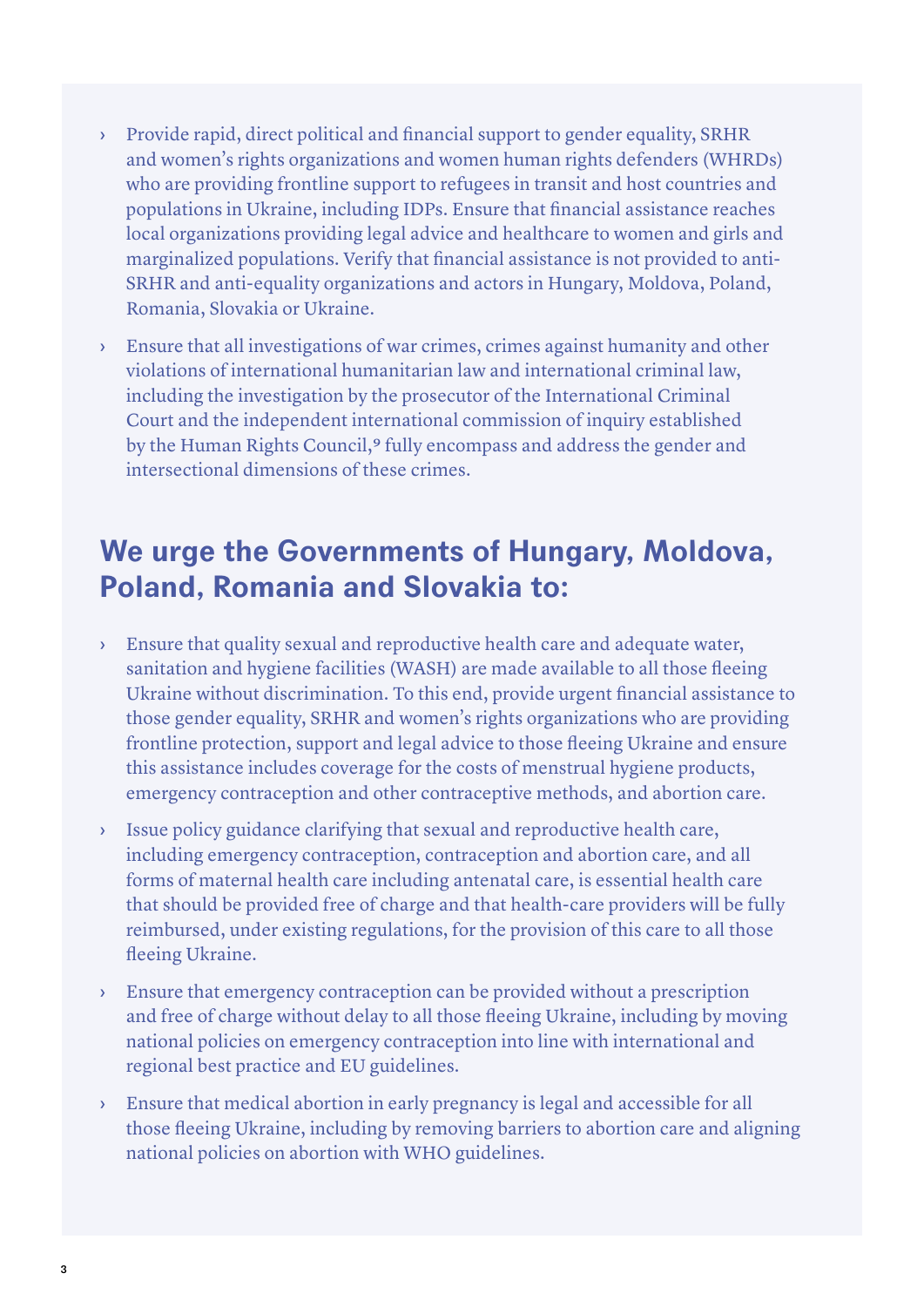I Take effective action to prevent gender-based violence, including sexual violence, and trafficking for sexual exploitation, especially around borders and other main transit points. Ensure free access to comprehensive med and trafficking for sexual exploitation, especially around borders and other main transit points. Ensure free access to comprehensive medical treatment and psycho-social and other support for all those fleeing Ukraine who have survived sexual and gender-based violence and undertake effective human rights compliant investigations into all incidents and threats of gender-based violence within their jurisdiction. This should include the effective investigation of all threats of violence and hate-speech against WHRDs, health workers providing sexual and reproductive health care, and refugee populations.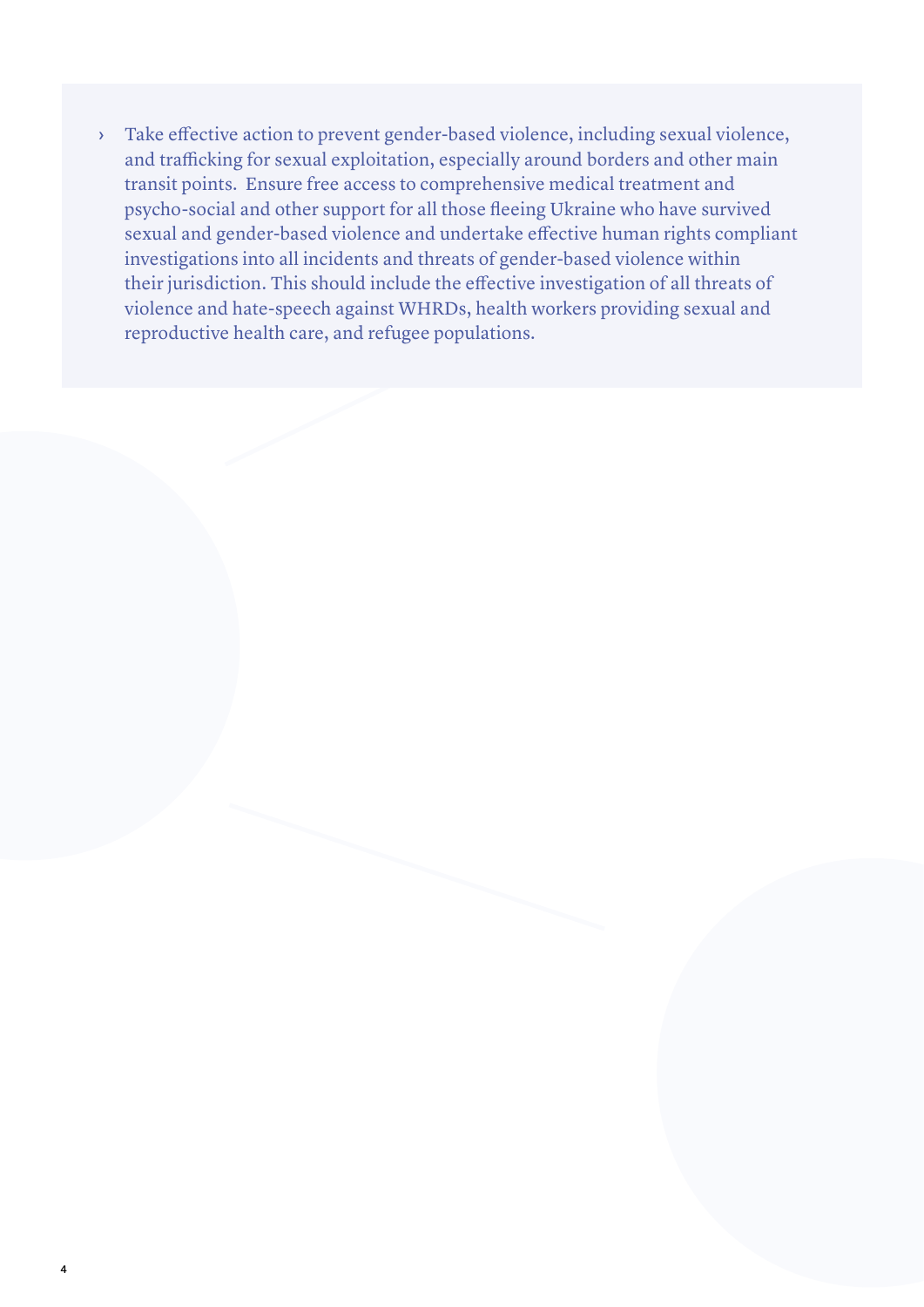## **Signatories**

Berliński Kongres Kobiet, Poland Centrum Praw Kobiet, Poland DziewuCHy Szwajcaria, Poland Dziewuchy Berlin, Poland Dziewuchy Szczecin, Poland Democracy is OK, Poland Droga Kobiet, Poland Era Kobiet Koszalin, Poland Era Dialogu Koszalin, Poland Elles Sans Frontières Bruksela, Poland Femini Berlin Polska Fundacja Cicha Tęcza, Poland Fundacja im. Izabeli Jarugi – Nowackiej, Poland Fundacja na rzecz Kobiet i Planowania Rodziny (Federa), Poland Fundacja na rzecz Równości i Emancypacji STER, Poland Fundacja Feminoteka, Poland Fundacja Trans-Fuzja, Poland Grupa Ponton, Poland Inicjatywa Kobiety Piaseczno, Poland Instytut Spraw Społecznych, Poland International Council of Polish Women+, Poland Kobiecy Słupsk, Poland Lambda Warszawa, Poland Łódzkie Dziewuchy Dziewuchom, Poland Manifa Bydgoska, Poland Manifest Wolnej Polki, Poland NIC O NAS BEZ NAS. Ruch kobiecy Gliwice, Pyskowice, Poland Ogólnopolski Strajk Kobiet, Poland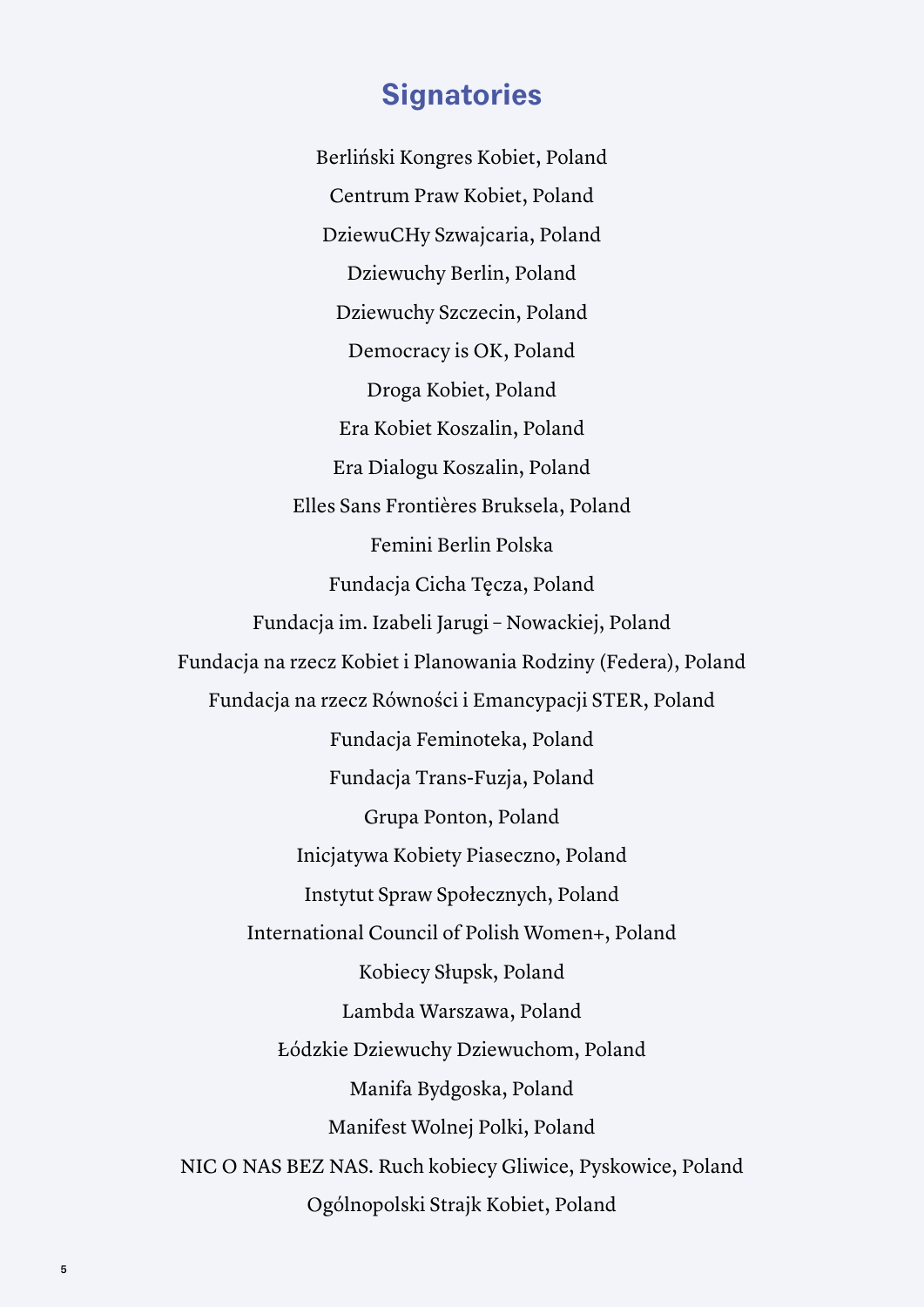Pro femina, Poland Prowincja Równości, Poland Regionalny Kongres Kobiet w Szczecinie, Poland Różowa Skrzyneczka, Poland Stowarzyszenie Dolnośląski Kongres Kobiet, Poland Stowarzyszenie Klucz, Poland Stowarzyszenie Kobieta na PLUS!, Poland Stowarzyszenie Kongres Kobiet, Poland Stowarzyszenie Stan Równości, Poland Stowarzyszenie Wszechnicy Oświeceniowo – Racjonalistycznej, Poland Trójmiejska Akcja Kobieca, Poland ACCEPT Association, Romania Asociatia E-Romnja, Romania Asociatia FRONT, Romania Asociația Identity.Education, Romania Asociația pentru Libertate și Egalitate de Gen - A.L.E.G., Romania Asociatia Plural, Romania Asociația SENS POZITIV, Romania Asociatia SEXUL vs BARZA, Romania Centrul Euroregional pentru Initiative Publice (ECPI), Romania Centrul de Actiune pentru Egalitate și Drepturile Omului (ACTEDO), Romania Centrul FILIA, Romania Centrul Parteneriat pentru Egalitate, Romania League for the Defence of Human Rights (LADO), Romania Mame pentru Mame, Romania Societatea de Analize Feministe AnA, Romania Societatea de Educatie Contraceptiva si Sexuala (SECS), Romania Tineri pentru Tineri, Romania ALEJ poradenské centrum, Slovakia Amnesty International Slovensko, Slovakia

6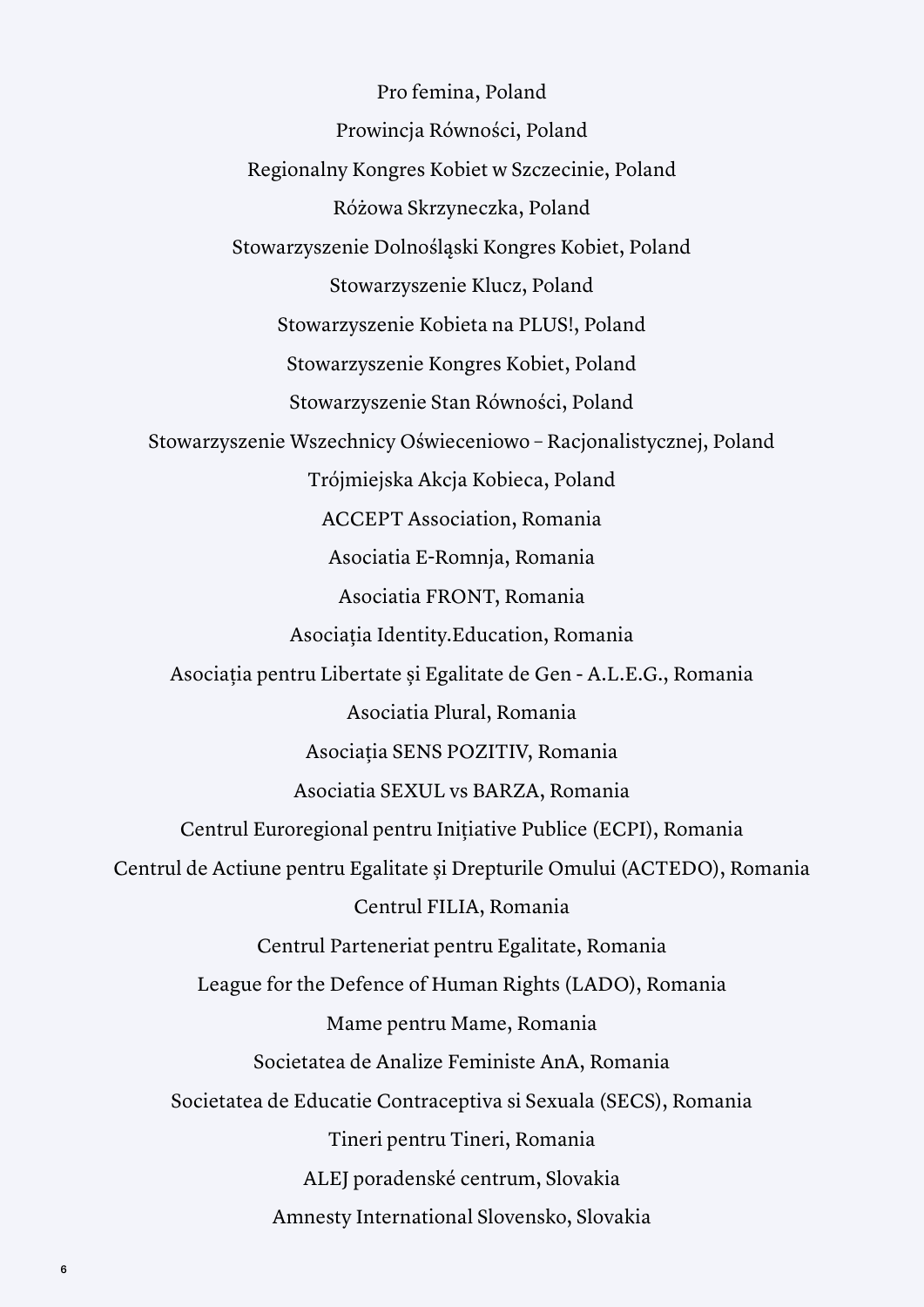Centrum pre filantropiu, Slovakia ETHOS, Slovakia Feministická organizácia ASPEKT, Slovakia Inštitút ľudských práv, o.z., Slovakia Liga za ľudské práva, o.z., Slovakia Možnosť voľby, Slovakia MyMamy, o.z., Slovakia Nebudeme ticho!, Slovakia Nadácia Ekopolis, Slovakia Nadácia otvorenej spoločnosti Bratislava, Slovakia Občan, demokracia a zodpovednosť, Slovakia OLYMP, o.z., Slovakia OZ Bez sexizmu, Slovakia OZ HANA, Slovakia o.z. ŽENA V TIESNI, Slovakia Poradňa pre občianske a ľudské práva, Slovakia Projekt Neon, Slovakia Slovenské národné stredisko pre ľudské práva, Slovakia Spoločnosť pre plánované rodičovstvo, Slovakia Ženská loby Slovenska, Slovakia Center for Civil Liberties, Ukraine Center "Women's Perspectives", Ukraine Vinnytsia NGO "Informational and educational center "VIS'", Ukraine EMMA Association, Hungary Hungarian Civil Liberties Union, Hungary NANE Association, Hungary PATENT Association (Association of People Opposing Patriarchy), Hungary Reproductive Health Training Center, Moldova Amnesty International ASTRA Network